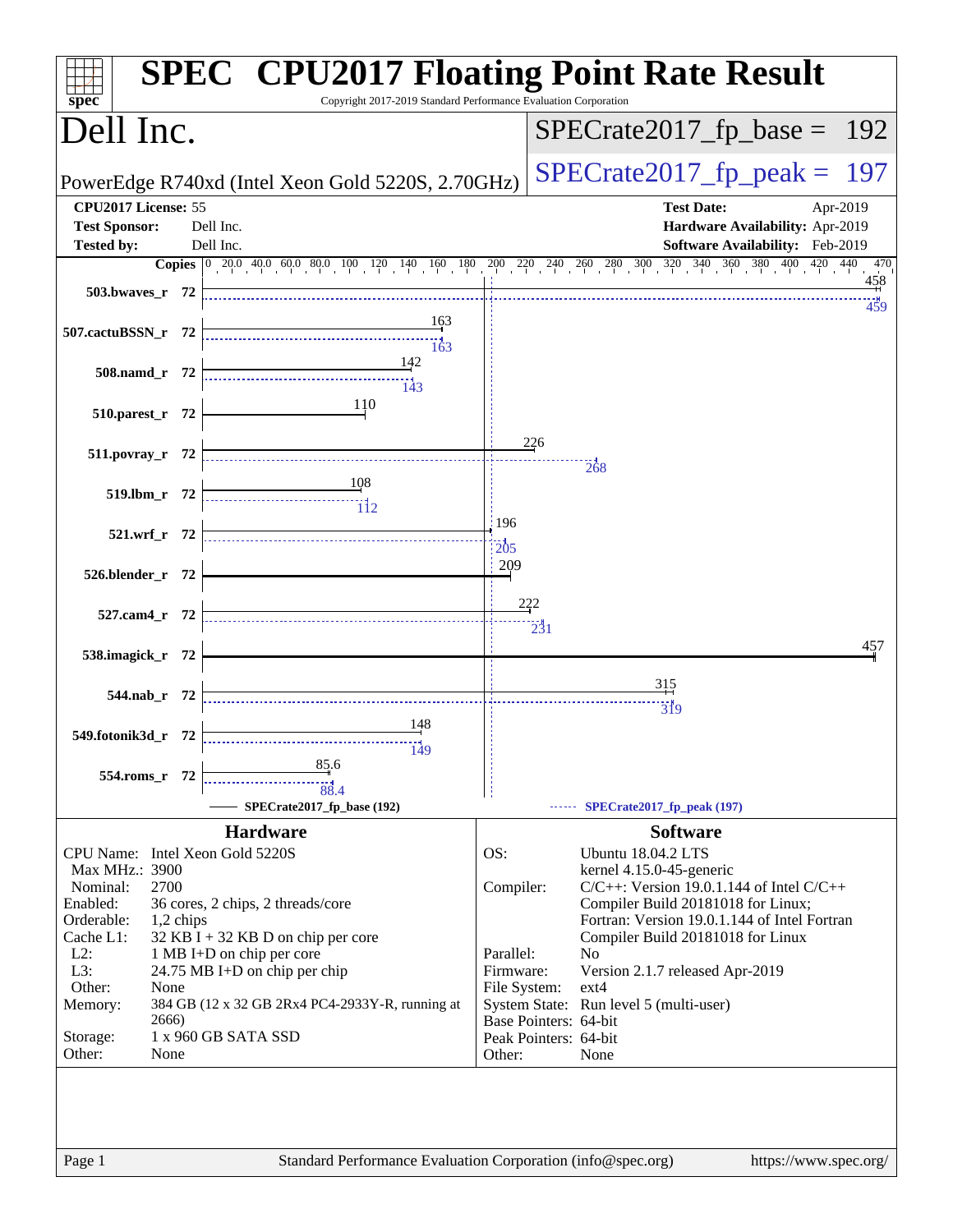| <b>SPEC CPU2017 Floating Point Rate Result</b><br>spec<br>Copyright 2017-2019 Standard Performance Evaluation Corporation |                                                      |                |            |                                                                                                          |              |                |              |               |                |              |                                        |              |                |              |
|---------------------------------------------------------------------------------------------------------------------------|------------------------------------------------------|----------------|------------|----------------------------------------------------------------------------------------------------------|--------------|----------------|--------------|---------------|----------------|--------------|----------------------------------------|--------------|----------------|--------------|
|                                                                                                                           | Dell Inc.<br>$SPECrate2017_fp\_base = 192$           |                |            |                                                                                                          |              |                |              |               |                |              |                                        |              |                |              |
| $SPECTate2017$ _fp_peak = 197<br>PowerEdge R740xd (Intel Xeon Gold 5220S, 2.70GHz)                                        |                                                      |                |            |                                                                                                          |              |                |              |               |                |              |                                        |              |                |              |
|                                                                                                                           | CPU2017 License: 55<br><b>Test Date:</b><br>Apr-2019 |                |            |                                                                                                          |              |                |              |               |                |              |                                        |              |                |              |
| <b>Test Sponsor:</b>                                                                                                      | Dell Inc.                                            |                |            |                                                                                                          |              |                |              |               |                |              | Hardware Availability: Apr-2019        |              |                |              |
| <b>Tested by:</b>                                                                                                         | Dell Inc.                                            |                |            |                                                                                                          |              |                |              |               |                |              | <b>Software Availability:</b> Feb-2019 |              |                |              |
| <b>Results Table</b>                                                                                                      |                                                      |                |            |                                                                                                          |              |                |              |               |                |              |                                        |              |                |              |
|                                                                                                                           |                                                      |                |            | <b>Base</b>                                                                                              |              |                |              |               |                |              | <b>Peak</b>                            |              |                |              |
| <b>Benchmark</b>                                                                                                          | <b>Copies</b>                                        | <b>Seconds</b> | Ratio      | <b>Seconds</b>                                                                                           | <b>Ratio</b> | <b>Seconds</b> | <b>Ratio</b> | <b>Copies</b> | <b>Seconds</b> | <b>Ratio</b> | <b>Seconds</b>                         | <b>Ratio</b> | <b>Seconds</b> | <b>Ratio</b> |
| 503.bwaves_r                                                                                                              | 72                                                   | 1575           | 458        | 1565                                                                                                     | 461          |                |              | 72            | 1573           | 459          | 1566                                   | 461          |                |              |
| 507.cactuBSSN r                                                                                                           | 72                                                   | 561            | 163        | 560                                                                                                      | 163          |                |              | 72            | 559            | 163          | 560                                    | 163          |                |              |
| 508.namd_r                                                                                                                | 72                                                   | 482            | 142        | 482                                                                                                      | 142          |                |              | 72            | 478            | 143          | 479                                    | 143          |                |              |
| 510.parest_r                                                                                                              | 72                                                   | 1708           | <b>110</b> | 1704                                                                                                     | 111          |                |              | 72            | 1708           | <b>110</b>   | 1704                                   | 111          |                |              |
| 511.povray_r                                                                                                              | 72                                                   | 745            | 226        | 745                                                                                                      | 226          |                |              | 72            | 627            | 268          | 627                                    | 268          |                |              |
| 519.lbm_r                                                                                                                 | 72                                                   | 706            | 108        | 704                                                                                                      | 108          |                |              | 72            | 677            | 112          | 677                                    | 112          |                |              |
| $521$ .wrf r                                                                                                              | 72                                                   | 824            | 196        | 822                                                                                                      | 196          |                |              | 72            | 785            | 205          | 783                                    | 206          |                |              |
| 526.blender r                                                                                                             | 72                                                   | 523            | 209        | 523                                                                                                      | 210          |                |              | 72            | 523            | 209          | 523                                    | 210          |                |              |
| 527.cam4_r                                                                                                                | 72                                                   | 565            | 223        | 566                                                                                                      | 222          |                |              | 72            | 542            | 232          | 545                                    | 231          |                |              |
| 538.imagick_r                                                                                                             | 72                                                   | 391            | 458        | 392                                                                                                      | 457          |                |              | 72            | 391            | 458          | 392                                    | 457          |                |              |
| 544.nab r                                                                                                                 | 72                                                   | 384            | 315        | 378                                                                                                      | 320          |                |              | 72            | 378            | 320          | 379                                    | 319          |                |              |
| 549.fotonik3d r                                                                                                           | 72                                                   | 1887           | 149        | 1891                                                                                                     | 148          |                |              | 72            | 1888           | 149          | 1888                                   | 149          |                |              |
| 554.roms r                                                                                                                | 72                                                   | 1337           | 85.6       | 1324                                                                                                     | 86.4         |                |              | 72            | 1292           | 88.6         | 1294                                   | 88.4         |                |              |
| $SPECrate2017_fp\_base =$                                                                                                 |                                                      |                | 192        |                                                                                                          |              |                |              |               |                |              |                                        |              |                |              |
| $SPECrate2017_fp_peak =$<br>197                                                                                           |                                                      |                |            |                                                                                                          |              |                |              |               |                |              |                                        |              |                |              |
|                                                                                                                           |                                                      |                |            | Results appear in the order in which they were run. Bold underlined text indicates a median measurement. |              |                |              |               |                |              |                                        |              |                |              |

#### **[Submit Notes](http://www.spec.org/auto/cpu2017/Docs/result-fields.html#SubmitNotes)**

 The numactl mechanism was used to bind copies to processors. The config file option 'submit' was used to generate numactl commands to bind each copy to a specific processor. For details, please see the config file.

### **[Operating System Notes](http://www.spec.org/auto/cpu2017/Docs/result-fields.html#OperatingSystemNotes)**

Stack size set to unlimited using "ulimit -s unlimited"

#### **[General Notes](http://www.spec.org/auto/cpu2017/Docs/result-fields.html#GeneralNotes)**

Environment variables set by runcpu before the start of the run: LD\_LIBRARY\_PATH = "/home/cpu2017/lib/ia32:/home/cpu2017/lib/intel64"

 Binaries compiled on a system with 1x Intel Core i9-7900X CPU + 32GB RAM memory using Redhat Enterprise Linux 7.5 NA: The test sponsor attests, as of date of publication, that CVE-2017-5754 (Meltdown) is mitigated in the system as tested and documented. Yes: The test sponsor attests, as of date of publication, that CVE-2017-5753 (Spectre variant 1) is mitigated in the system as tested and documented. Yes: The test sponsor attests, as of date of publication, that CVE-2017-5715 (Spectre variant 2) is mitigated in the system as tested and documented. Transparent Huge Pages enabled by default Prior to runcpu invocation

**(Continued on next page)**

|        | $\sqrt{2}$                                                  |                       |
|--------|-------------------------------------------------------------|-----------------------|
| Page 2 | Standard Performance Evaluation Corporation (info@spec.org) | https://www.spec.org/ |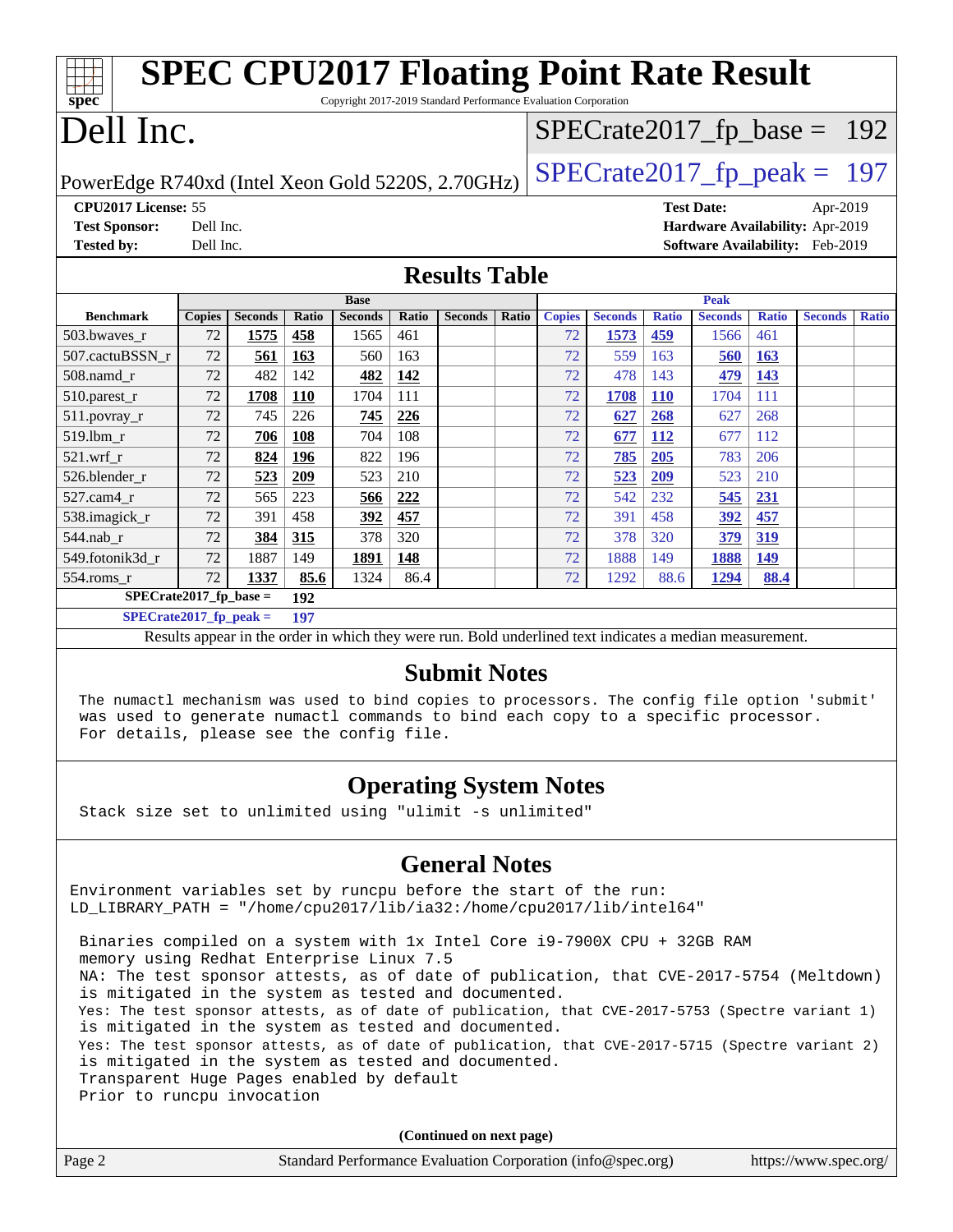| <b>SPEC CPU2017 Floating Point Rate Result</b><br>spec <sup>®</sup><br>Copyright 2017-2019 Standard Performance Evaluation Corporation<br>$SPECrate2017_fp\_base = 192$<br>$SPECrate2017_fp\_peak = 197$<br>CPU2017 License: 55<br><b>Test Date:</b><br>Apr-2019<br><b>Test Sponsor:</b><br>Dell Inc.<br><b>Hardware Availability: Apr-2019</b><br>Software Availability: Feb-2019<br><b>Tested by:</b><br>Dell Inc.<br><b>General Notes (Continued)</b><br>Filesystem page cache synced and cleared with:<br>sync; echo 3><br>/proc/sys/vm/drop_caches<br>runcpu command invoked through numactl i.e.:<br>numactl --interleave=all runcpu <etc><br/><b>Platform Notes</b><br/>BIOS settings:<br/>ADDDC setting disabled<br/>Sub NUMA Cluster enabled<br/>Virtualization Technology disabled<br/>DCU Streamer Prefetcher disabled<br/>System Profile set to Custom<br/>CPU Performance set to Maximum Performance<br/>C States set to Autonomous<br/>C1E disabled<br/>Uncore Frequency set to Dynamic<br/>Energy Efficiency Policy set to Performance<br/>Memory Patrol Scrub disabled<br/>Logical Processor enabled<br/>CPU Interconnect Bus Link Power Management disabled<br/>PCI ASPM L1 Link Power Management disabled<br/>Sysinfo program /home/cpu2017/bin/sysinfo<br/>Rev: r5974 of 2018-05-19 9bcde8f2999c33d61f64985e45859ea9<br/>running on intel-sut Tue Apr 9 23:36:25 2019<br/>SUT (System Under Test) info as seen by some common utilities.<br/>For more information on this section, see<br/>https://www.spec.org/cpu2017/Docs/config.html#sysinfo<br/>From /proc/cpuinfo<br/>model name : Intel(R) Xeon(R) Gold 5220S CPU @ 2.70GHz<br/>"physical id"s (chips)<br/>72 "processors"<br/>cores, siblings (Caution: counting these is hw and system dependent. The following<br/>excerpts from /proc/cpuinfo might not be reliable. Use with caution.)<br/>cpu cores : 18<br/>siblings : 36<br/>physical 0: cores 0 1 2 3 4 8 9 10 11 16 17 18 19 20 24 25 26 27<br/>physical 1: cores 0 1 2 3 4 8 9 10 11 16 17 18 19 20 24 25 26 27<br/>From 1scpu:<br/>Architecture:<br/>x86_64<br/><math>CPU</math> op-mode(<math>s</math>):<br/><math>32</math>-bit, <math>64</math>-bit<br/>Byte Order:<br/>Little Endian<br/>CPU(s):<br/>72<br/>(Continued on next page)<br/>Standard Performance Evaluation Corporation (info@spec.org)<br/>https://www.spec.org/<br/>Page 3</etc> |                                                   |  |  |  |  |
|-------------------------------------------------------------------------------------------------------------------------------------------------------------------------------------------------------------------------------------------------------------------------------------------------------------------------------------------------------------------------------------------------------------------------------------------------------------------------------------------------------------------------------------------------------------------------------------------------------------------------------------------------------------------------------------------------------------------------------------------------------------------------------------------------------------------------------------------------------------------------------------------------------------------------------------------------------------------------------------------------------------------------------------------------------------------------------------------------------------------------------------------------------------------------------------------------------------------------------------------------------------------------------------------------------------------------------------------------------------------------------------------------------------------------------------------------------------------------------------------------------------------------------------------------------------------------------------------------------------------------------------------------------------------------------------------------------------------------------------------------------------------------------------------------------------------------------------------------------------------------------------------------------------------------------------------------------------------------------------------------------------------------------------------------------------------------------------------------------------------------------------------------------------------------------------------------------------------------------------------------------------------------------------------------------------------------------------------------------------------------------------------|---------------------------------------------------|--|--|--|--|
|                                                                                                                                                                                                                                                                                                                                                                                                                                                                                                                                                                                                                                                                                                                                                                                                                                                                                                                                                                                                                                                                                                                                                                                                                                                                                                                                                                                                                                                                                                                                                                                                                                                                                                                                                                                                                                                                                                                                                                                                                                                                                                                                                                                                                                                                                                                                                                                           |                                                   |  |  |  |  |
|                                                                                                                                                                                                                                                                                                                                                                                                                                                                                                                                                                                                                                                                                                                                                                                                                                                                                                                                                                                                                                                                                                                                                                                                                                                                                                                                                                                                                                                                                                                                                                                                                                                                                                                                                                                                                                                                                                                                                                                                                                                                                                                                                                                                                                                                                                                                                                                           | Dell Inc.                                         |  |  |  |  |
|                                                                                                                                                                                                                                                                                                                                                                                                                                                                                                                                                                                                                                                                                                                                                                                                                                                                                                                                                                                                                                                                                                                                                                                                                                                                                                                                                                                                                                                                                                                                                                                                                                                                                                                                                                                                                                                                                                                                                                                                                                                                                                                                                                                                                                                                                                                                                                                           | PowerEdge R740xd (Intel Xeon Gold 5220S, 2.70GHz) |  |  |  |  |
|                                                                                                                                                                                                                                                                                                                                                                                                                                                                                                                                                                                                                                                                                                                                                                                                                                                                                                                                                                                                                                                                                                                                                                                                                                                                                                                                                                                                                                                                                                                                                                                                                                                                                                                                                                                                                                                                                                                                                                                                                                                                                                                                                                                                                                                                                                                                                                                           |                                                   |  |  |  |  |
|                                                                                                                                                                                                                                                                                                                                                                                                                                                                                                                                                                                                                                                                                                                                                                                                                                                                                                                                                                                                                                                                                                                                                                                                                                                                                                                                                                                                                                                                                                                                                                                                                                                                                                                                                                                                                                                                                                                                                                                                                                                                                                                                                                                                                                                                                                                                                                                           |                                                   |  |  |  |  |
|                                                                                                                                                                                                                                                                                                                                                                                                                                                                                                                                                                                                                                                                                                                                                                                                                                                                                                                                                                                                                                                                                                                                                                                                                                                                                                                                                                                                                                                                                                                                                                                                                                                                                                                                                                                                                                                                                                                                                                                                                                                                                                                                                                                                                                                                                                                                                                                           |                                                   |  |  |  |  |
|                                                                                                                                                                                                                                                                                                                                                                                                                                                                                                                                                                                                                                                                                                                                                                                                                                                                                                                                                                                                                                                                                                                                                                                                                                                                                                                                                                                                                                                                                                                                                                                                                                                                                                                                                                                                                                                                                                                                                                                                                                                                                                                                                                                                                                                                                                                                                                                           |                                                   |  |  |  |  |
|                                                                                                                                                                                                                                                                                                                                                                                                                                                                                                                                                                                                                                                                                                                                                                                                                                                                                                                                                                                                                                                                                                                                                                                                                                                                                                                                                                                                                                                                                                                                                                                                                                                                                                                                                                                                                                                                                                                                                                                                                                                                                                                                                                                                                                                                                                                                                                                           |                                                   |  |  |  |  |
|                                                                                                                                                                                                                                                                                                                                                                                                                                                                                                                                                                                                                                                                                                                                                                                                                                                                                                                                                                                                                                                                                                                                                                                                                                                                                                                                                                                                                                                                                                                                                                                                                                                                                                                                                                                                                                                                                                                                                                                                                                                                                                                                                                                                                                                                                                                                                                                           |                                                   |  |  |  |  |
|                                                                                                                                                                                                                                                                                                                                                                                                                                                                                                                                                                                                                                                                                                                                                                                                                                                                                                                                                                                                                                                                                                                                                                                                                                                                                                                                                                                                                                                                                                                                                                                                                                                                                                                                                                                                                                                                                                                                                                                                                                                                                                                                                                                                                                                                                                                                                                                           |                                                   |  |  |  |  |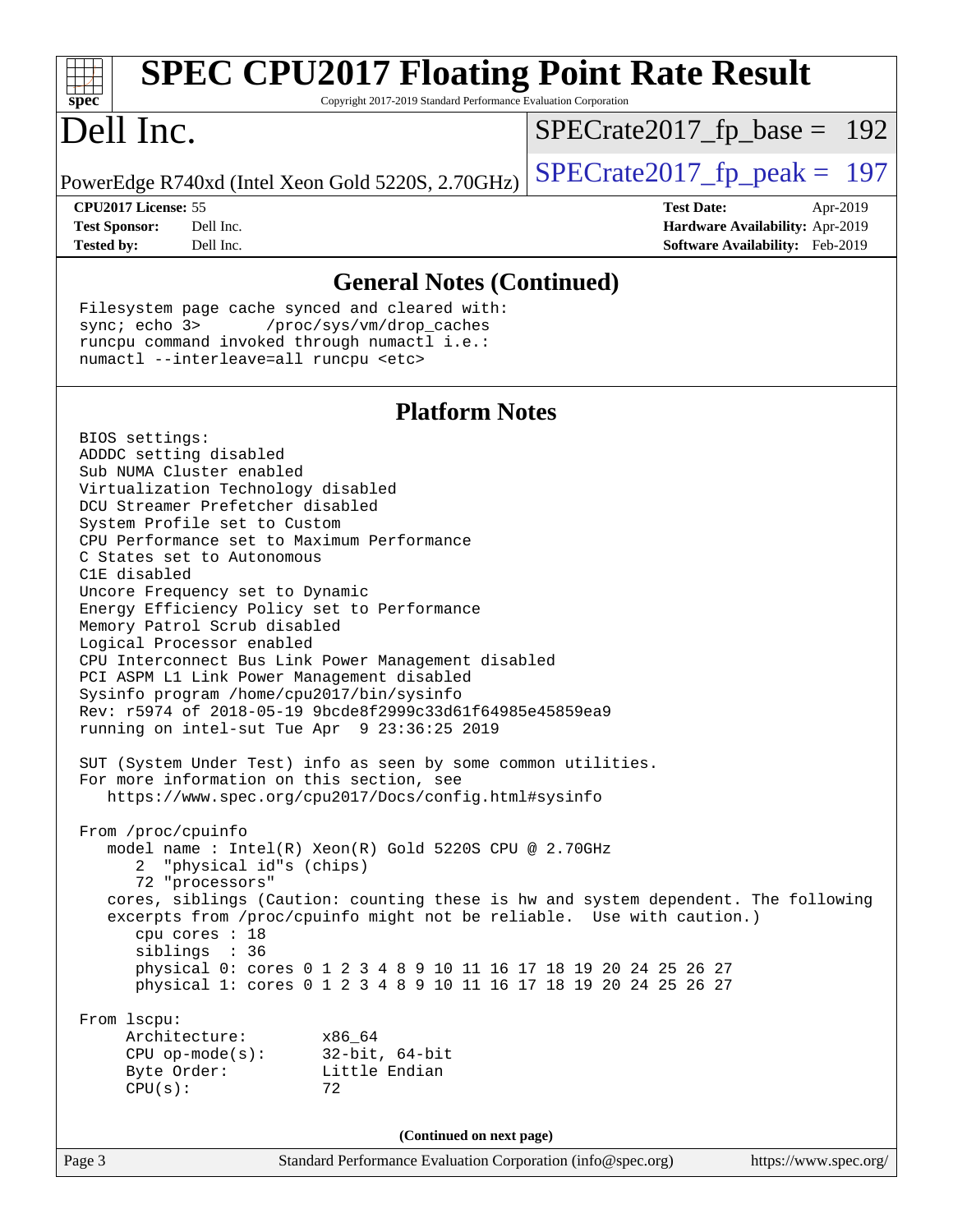| <b>SPEC CPU2017 Floating Point Rate Result</b><br>Copyright 2017-2019 Standard Performance Evaluation Corporation<br>spec <sup>®</sup>                                                                                                                                                                                                                                                                                                                                                                                                                                                                                                                                                                                                                                                                                                                                                                                                                                                                                                                                                                                                                                                                                                                                                                                                                                                                                                                                                                                                                                                                                                                                                                                                                                                                                                                                        |                                                                                                                                                                                                                                                                                                                                                             |
|-------------------------------------------------------------------------------------------------------------------------------------------------------------------------------------------------------------------------------------------------------------------------------------------------------------------------------------------------------------------------------------------------------------------------------------------------------------------------------------------------------------------------------------------------------------------------------------------------------------------------------------------------------------------------------------------------------------------------------------------------------------------------------------------------------------------------------------------------------------------------------------------------------------------------------------------------------------------------------------------------------------------------------------------------------------------------------------------------------------------------------------------------------------------------------------------------------------------------------------------------------------------------------------------------------------------------------------------------------------------------------------------------------------------------------------------------------------------------------------------------------------------------------------------------------------------------------------------------------------------------------------------------------------------------------------------------------------------------------------------------------------------------------------------------------------------------------------------------------------------------------|-------------------------------------------------------------------------------------------------------------------------------------------------------------------------------------------------------------------------------------------------------------------------------------------------------------------------------------------------------------|
| Dell Inc.                                                                                                                                                                                                                                                                                                                                                                                                                                                                                                                                                                                                                                                                                                                                                                                                                                                                                                                                                                                                                                                                                                                                                                                                                                                                                                                                                                                                                                                                                                                                                                                                                                                                                                                                                                                                                                                                     | $SPECrate2017_fp\_base = 192$                                                                                                                                                                                                                                                                                                                               |
| PowerEdge R740xd (Intel Xeon Gold 5220S, 2.70GHz)                                                                                                                                                                                                                                                                                                                                                                                                                                                                                                                                                                                                                                                                                                                                                                                                                                                                                                                                                                                                                                                                                                                                                                                                                                                                                                                                                                                                                                                                                                                                                                                                                                                                                                                                                                                                                             | $SPECrate2017fp peak = 197$                                                                                                                                                                                                                                                                                                                                 |
| CPU2017 License: 55                                                                                                                                                                                                                                                                                                                                                                                                                                                                                                                                                                                                                                                                                                                                                                                                                                                                                                                                                                                                                                                                                                                                                                                                                                                                                                                                                                                                                                                                                                                                                                                                                                                                                                                                                                                                                                                           | <b>Test Date:</b><br>Apr-2019                                                                                                                                                                                                                                                                                                                               |
| <b>Test Sponsor:</b><br>Dell Inc.<br><b>Tested by:</b><br>Dell Inc.                                                                                                                                                                                                                                                                                                                                                                                                                                                                                                                                                                                                                                                                                                                                                                                                                                                                                                                                                                                                                                                                                                                                                                                                                                                                                                                                                                                                                                                                                                                                                                                                                                                                                                                                                                                                           | Hardware Availability: Apr-2019<br>Software Availability: Feb-2019                                                                                                                                                                                                                                                                                          |
| <b>Platform Notes (Continued)</b>                                                                                                                                                                                                                                                                                                                                                                                                                                                                                                                                                                                                                                                                                                                                                                                                                                                                                                                                                                                                                                                                                                                                                                                                                                                                                                                                                                                                                                                                                                                                                                                                                                                                                                                                                                                                                                             |                                                                                                                                                                                                                                                                                                                                                             |
| On-line CPU(s) list: $0-71$<br>Thread( $s$ ) per core:<br>2<br>Core(s) per socket:<br>18<br>Socket(s):<br>2<br>NUMA $node(s)$ :<br>4<br>Vendor ID:<br>GenuineIntel<br>CPU family:<br>6<br>Model:<br>85<br>Model name:<br>$Intel(R) Xeon(R) Gold 5220S CPU @ 2.70GHz$<br>7<br>Stepping:<br>3043.610<br>CPU MHz:<br>5400.00<br>BogoMIPS:<br>Virtualization:<br>$VT - x$<br>Lld cache:<br>32K<br>Lli cache:<br>32K<br>$L2$ cache:<br>1024K<br>25344K<br>$L3$ cache:<br>NUMA node0 CPU(s):<br>NUMA $node1$ $CPU(s):$<br>NUMA $node2$ $CPU(s):$<br>NUMA $node3$ $CPU(s)$ :<br>Flags:<br>pat pse36 clflush dts acpi mmx fxsr sse sse2 ss ht tm pbe syscall nx pdpe1gb rdtscp<br>lm constant_tsc art arch_perfmon pebs bts rep_good nopl xtopology nonstop_tsc cpuid<br>aperfmperf pni pclmulqdq dtes64 monitor ds_cpl vmx smx est tm2 ssse3 sdbg fma cx16<br>xtpr pdcm pcid dca sse4_1 sse4_2 x2apic movbe popcnt aes xsave avx f16c rdrand<br>lahf_lm abm 3dnowprefetch cpuid_fault epb cat_13 cdp_13 invpcid_single ssbd mba ibrs<br>ibpb stibp ibrs_enhanced tpr_shadow vnmi flexpriority ept vpid fsgsbase tsc_adjust<br>bmil hle avx2 smep bmi2 erms invpcid rtm cqm mpx rdt_a avx512f avx512dq rdseed adx<br>smap clflushopt clwb intel_pt avx512cd avx512bw avx512vl xsaveopt xsavec xgetbvl<br>xsaves cqm_llc cqm_occup_llc cqm_mbm_total cqm_mbm_local dtherm ida arat pln pts pku<br>ospke avx512 vnni flush l1d arch capabilities<br>/proc/cpuinfo cache data<br>cache size : 25344 KB<br>From numactl --hardware WARNING: a numactl 'node' might or might not correspond to a<br>physical chip.<br>$available: 4 nodes (0-3)$<br>node 0 cpus: 0 4 8 12 16 20 24 28 32 36 40 44 48 52 56 60 64 68<br>node 0 size: 95168 MB<br>node 0 free: 94413 MB<br>node 1 cpus: 1 5 9 13 17 21 25 29 33 37 41 45 49 53 57 61 65 69<br>node 1 size: 96764 MB<br>node 1 free: 96271 MB | 0, 4, 8, 12, 16, 20, 24, 28, 32, 36, 40, 44, 48, 52, 56, 60, 64, 68<br>1, 5, 9, 13, 17, 21, 25, 29, 33, 37, 41, 45, 49, 53, 57, 61, 65, 69<br>2, 6, 10, 14, 18, 22, 26, 30, 34, 38, 42, 46, 50, 54, 58, 62, 66, 70<br>3, 7, 11, 15, 19, 23, 27, 31, 35, 39, 43, 47, 51, 55, 59, 63, 67, 71<br>fpu vme de pse tsc msr pae mce cx8 apic sep mtrr pge mca cmov |
| node 2 cpus: 2 6 10 14 18 22 26 30 34 38 42 46 50 54 58 62 66 70<br>node 2 size: 96764 MB                                                                                                                                                                                                                                                                                                                                                                                                                                                                                                                                                                                                                                                                                                                                                                                                                                                                                                                                                                                                                                                                                                                                                                                                                                                                                                                                                                                                                                                                                                                                                                                                                                                                                                                                                                                     |                                                                                                                                                                                                                                                                                                                                                             |
| (Continued on next page)                                                                                                                                                                                                                                                                                                                                                                                                                                                                                                                                                                                                                                                                                                                                                                                                                                                                                                                                                                                                                                                                                                                                                                                                                                                                                                                                                                                                                                                                                                                                                                                                                                                                                                                                                                                                                                                      |                                                                                                                                                                                                                                                                                                                                                             |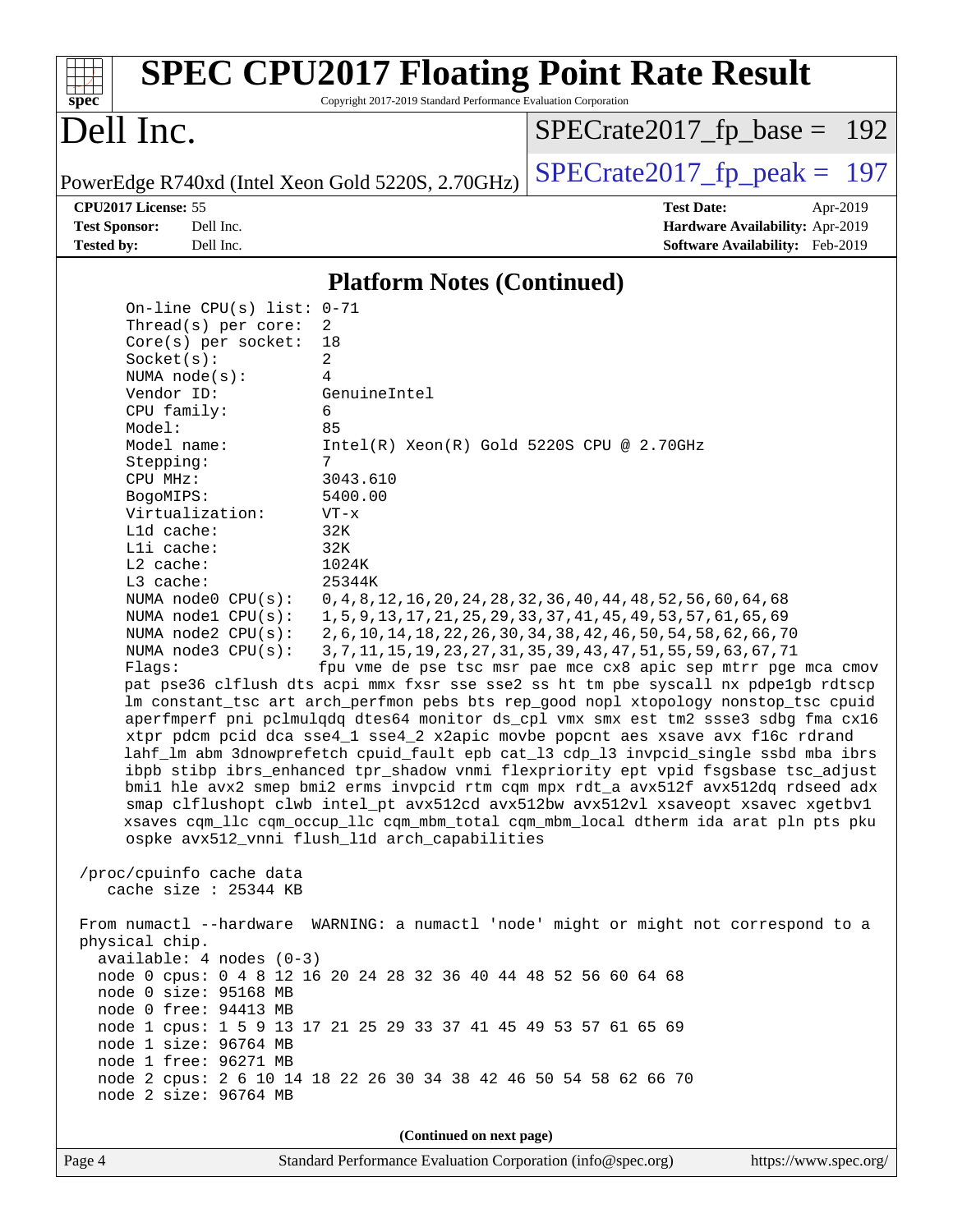| <b>SPEC CPU2017 Floating Point Rate Result</b><br>Copyright 2017-2019 Standard Performance Evaluation Corporation<br>spec <sup>®</sup>                                                                                                                                                                                                                                                                                                                                                                                                                                                                                                                                                                                                                                                                                                                                                                                                                                                                                                                                                                                                                                                                                                                                                                                                                                     |                                                                                                     |
|----------------------------------------------------------------------------------------------------------------------------------------------------------------------------------------------------------------------------------------------------------------------------------------------------------------------------------------------------------------------------------------------------------------------------------------------------------------------------------------------------------------------------------------------------------------------------------------------------------------------------------------------------------------------------------------------------------------------------------------------------------------------------------------------------------------------------------------------------------------------------------------------------------------------------------------------------------------------------------------------------------------------------------------------------------------------------------------------------------------------------------------------------------------------------------------------------------------------------------------------------------------------------------------------------------------------------------------------------------------------------|-----------------------------------------------------------------------------------------------------|
| Dell Inc.                                                                                                                                                                                                                                                                                                                                                                                                                                                                                                                                                                                                                                                                                                                                                                                                                                                                                                                                                                                                                                                                                                                                                                                                                                                                                                                                                                  | $SPECrate2017_fp\_base = 192$                                                                       |
| PowerEdge R740xd (Intel Xeon Gold 5220S, 2.70GHz)                                                                                                                                                                                                                                                                                                                                                                                                                                                                                                                                                                                                                                                                                                                                                                                                                                                                                                                                                                                                                                                                                                                                                                                                                                                                                                                          | $SPECTate2017$ _fp_peak = 197                                                                       |
| CPU2017 License: 55<br><b>Test Sponsor:</b><br>Dell Inc.<br>Dell Inc.<br><b>Tested by:</b>                                                                                                                                                                                                                                                                                                                                                                                                                                                                                                                                                                                                                                                                                                                                                                                                                                                                                                                                                                                                                                                                                                                                                                                                                                                                                 | <b>Test Date:</b><br>Apr-2019<br>Hardware Availability: Apr-2019<br>Software Availability: Feb-2019 |
| <b>Platform Notes (Continued)</b>                                                                                                                                                                                                                                                                                                                                                                                                                                                                                                                                                                                                                                                                                                                                                                                                                                                                                                                                                                                                                                                                                                                                                                                                                                                                                                                                          |                                                                                                     |
| node 2 free: 96277 MB<br>node 3 cpus: 3 7 11 15 19 23 27 31 35 39 43 47 51 55 59 63 67 71<br>node 3 size: 96742 MB<br>node 3 free: 96239 MB<br>node distances:<br>$\mathbf{1}$<br>node<br>$\overline{\phantom{0}}$<br>2<br>3<br>10<br>21 11 21<br>0 :<br>10 21 11<br>1:<br>21<br>11<br>21 10<br>21<br>2:<br>3:<br>21<br>11<br>21<br>10<br>From /proc/meminfo<br>MemTotal:<br>394689820 kB<br>HugePages_Total:<br>0<br>Hugepagesize:<br>2048 kB<br>/usr/bin/lsb_release -d<br>Ubuntu 18.04.2 LTS<br>From /etc/*release* /etc/*version*<br>debian_version: buster/sid<br>os-release:<br>NAME="Ubuntu"<br>VERSION="18.04.2 LTS (Bionic Beaver)"<br>ID=ubuntu<br>ID LIKE=debian<br>PRETTY_NAME="Ubuntu 18.04.2 LTS"<br>VERSION_ID="18.04"<br>HOME_URL="https://www.ubuntu.com/"<br>SUPPORT_URL="https://help.ubuntu.com/"<br>uname $-a$ :<br>Linux intel-sut 4.15.0-45-generic #48-Ubuntu SMP Tue Jan 29 16:28:13 UTC 2019 x86_64<br>x86_64 x86_64 GNU/Linux<br>Kernel self-reported vulnerability status:<br>CVE-2017-5754 (Meltdown):<br>Not affected<br>CVE-2017-5753 (Spectre variant 1): Mitigation: __user pointer sanitization<br>CVE-2017-5715 (Spectre variant 2): Mitigation: Enhanced IBRS, IBPB<br>run-level 5 Apr 9 17:18<br>SPEC is set to: /home/cpu2017<br>Type Size Used Avail Use% Mounted on<br>Filesystem<br>ext4 439G<br>/dev/sda2<br>19G 398G<br>$5\%$ / |                                                                                                     |
| (Continued on next page)                                                                                                                                                                                                                                                                                                                                                                                                                                                                                                                                                                                                                                                                                                                                                                                                                                                                                                                                                                                                                                                                                                                                                                                                                                                                                                                                                   |                                                                                                     |

Page 5 Standard Performance Evaluation Corporation [\(info@spec.org\)](mailto:info@spec.org) <https://www.spec.org/>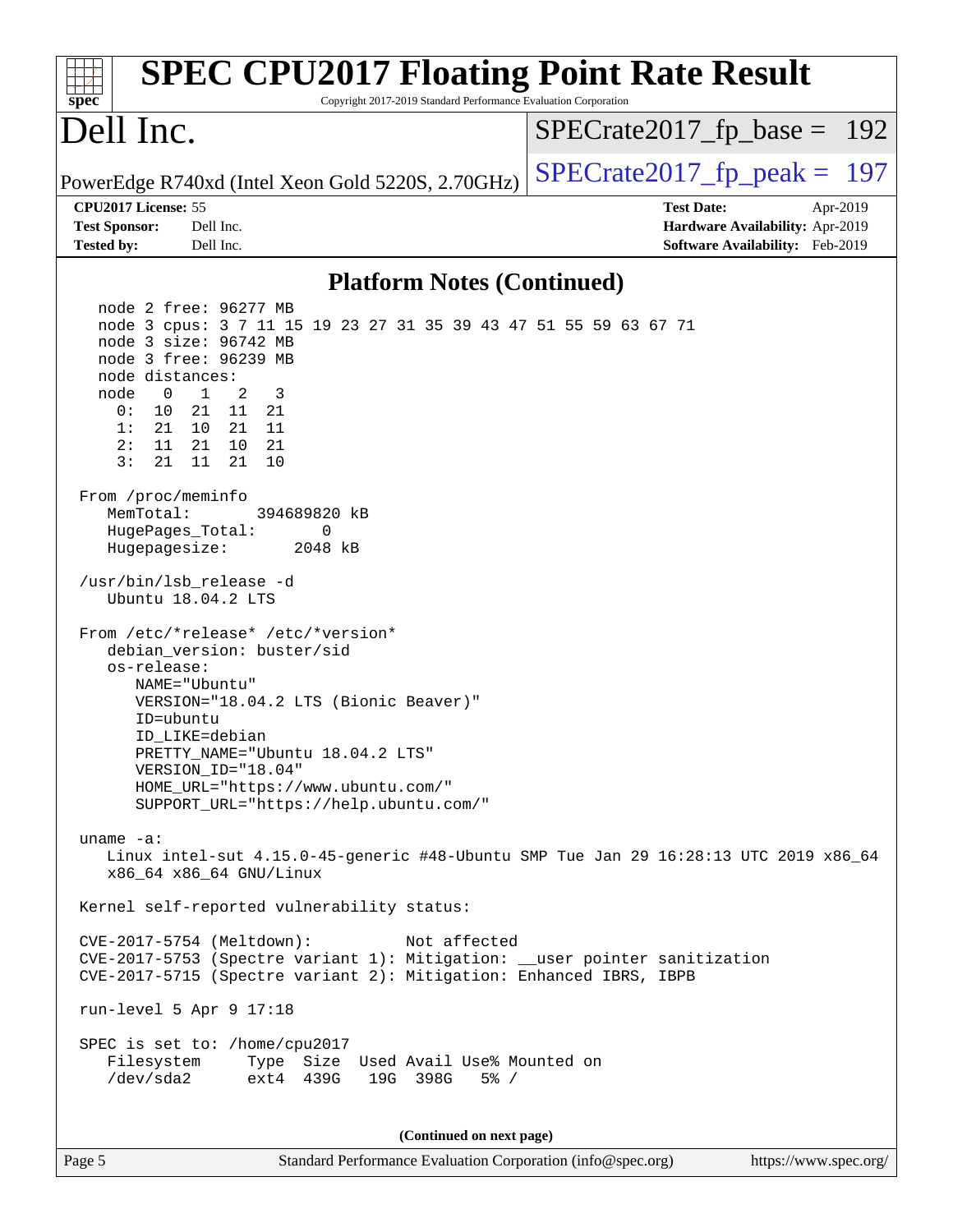| <b>SPEC CPU2017 Floating Point Rate Result</b><br>spec <sup>®</sup><br>Copyright 2017-2019 Standard Performance Evaluation Corporation                                        |                                                   |                                        |          |  |
|-------------------------------------------------------------------------------------------------------------------------------------------------------------------------------|---------------------------------------------------|----------------------------------------|----------|--|
| Dell Inc.                                                                                                                                                                     |                                                   | $SPECrate2017_fp\_base = 192$          |          |  |
|                                                                                                                                                                               | PowerEdge R740xd (Intel Xeon Gold 5220S, 2.70GHz) | $SPECrate2017_fp\_peak = 197$          |          |  |
| CPU <sub>2017</sub> License: 55                                                                                                                                               |                                                   | <b>Test Date:</b>                      | Apr-2019 |  |
| <b>Test Sponsor:</b>                                                                                                                                                          | Dell Inc.                                         | Hardware Availability: Apr-2019        |          |  |
| <b>Tested by:</b>                                                                                                                                                             | Dell Inc.                                         | <b>Software Availability:</b> Feb-2019 |          |  |
| <b>Platform Notes (Continued)</b>                                                                                                                                             |                                                   |                                        |          |  |
| Additional information from dmidecode follows. WARNING: Use caution when you interpret<br>this section. The 'dmidecode' program reads system data which is "intended to allow |                                                   |                                        |          |  |

 hardware to be accurately determined", but the intent may not be met, as there are frequent changes to hardware, firmware, and the "DMTF SMBIOS" standard. BIOS Dell Inc. 2.1.7 04/03/2019 Memory: 12x 00AD069D00AD HMA84GR7CJR4N-WM 32 GB 2 rank 2933, configured at 2666 12x Not Specified Not Specified

(End of data from sysinfo program)

## **[Compiler Version Notes](http://www.spec.org/auto/cpu2017/Docs/result-fields.html#CompilerVersionNotes)**

| Page 6                       | Standard Performance Evaluation Corporation (info@spec.org)                                                                                                                      | https://www.spec.org/ |
|------------------------------|----------------------------------------------------------------------------------------------------------------------------------------------------------------------------------|-----------------------|
|                              | (Continued on next page)                                                                                                                                                         |                       |
|                              |                                                                                                                                                                                  |                       |
|                              | Copyright (C) 1985-2018 Intel Corporation. All rights reserved.<br>______________________                                                                                        |                       |
|                              | Intel(R) $C++$ Intel(R) 64 Compiler for applications running on Intel(R) 64,<br>Version 19.0.1.144 Build 20181018                                                                |                       |
| CXXC $508$ . namd $r$ (peak) |                                                                                                                                                                                  |                       |
|                              |                                                                                                                                                                                  |                       |
|                              | Copyright (C) 1985-2018 Intel Corporation. All rights reserved.                                                                                                                  |                       |
|                              | Intel(R) $C++$ Intel(R) 64 Compiler for applications running on Intel(R) 64,<br>Version 19.0.1.144 Build 20181018                                                                |                       |
|                              |                                                                                                                                                                                  |                       |
|                              | CXXC $508.namd_r(base) 510.parest_r(base, peak)$                                                                                                                                 |                       |
|                              |                                                                                                                                                                                  |                       |
|                              | Intel(R) C Intel(R) 64 Compiler for applications running on Intel(R) 64,<br>Version 19.0.1.144 Build 20181018<br>Copyright (C) 1985-2018 Intel Corporation. All rights reserved. |                       |
| $519.1$ bm_r(peak)<br>CC.    |                                                                                                                                                                                  |                       |
|                              |                                                                                                                                                                                  |                       |
|                              |                                                                                                                                                                                  |                       |
|                              | Intel(R) C Intel(R) 64 Compiler for applications running on Intel(R) 64,<br>Version 19.0.1.144 Build 20181018<br>Copyright (C) 1985-2018 Intel Corporation. All rights reserved. |                       |
|                              |                                                                                                                                                                                  |                       |
|                              | CC 519.1bm $r(base)$ 538.imagick $r(base, peak)$ 544.nab $r(base, peak)$                                                                                                         |                       |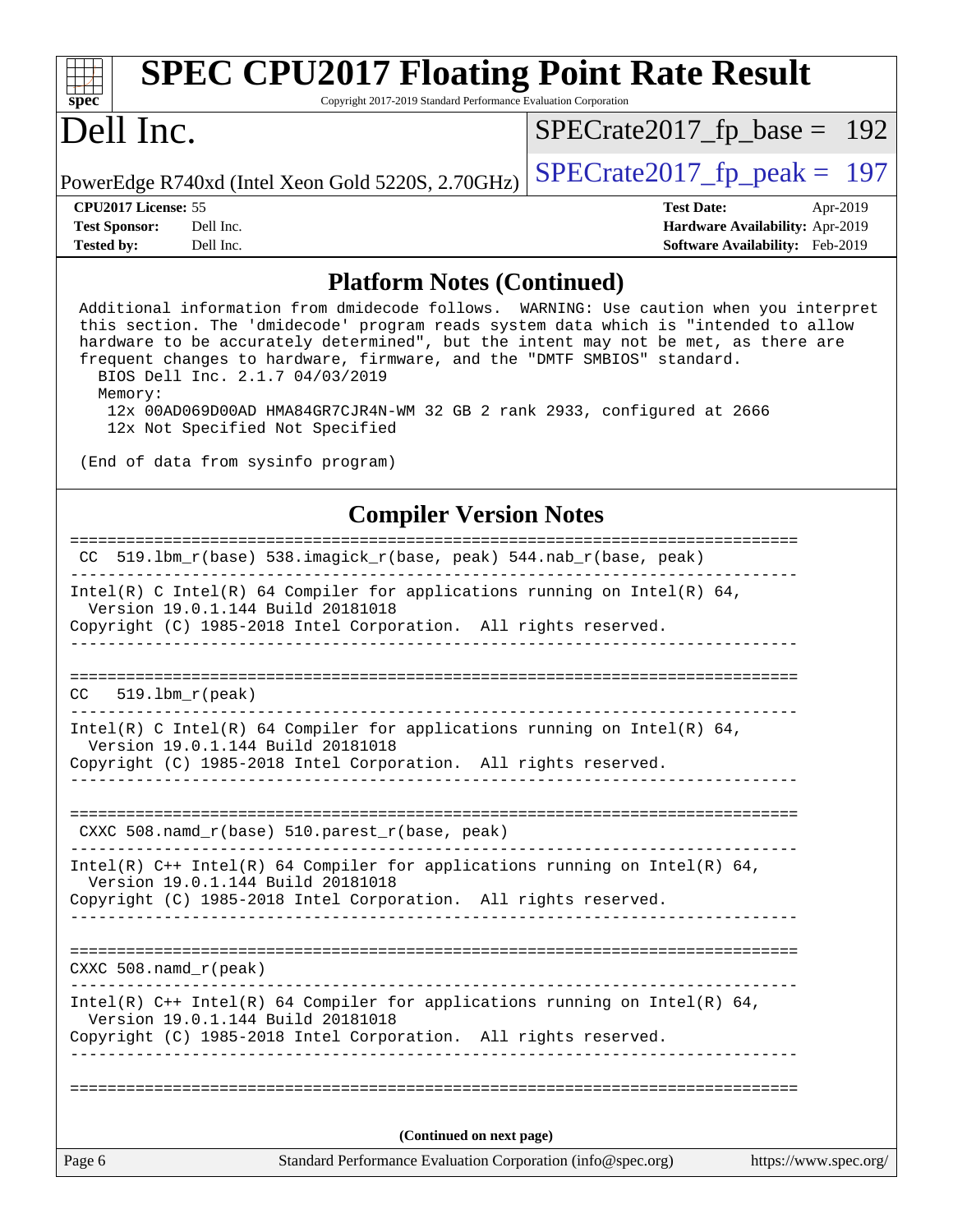| <b>SPEC CPU2017 Floating Point Rate Result</b><br>Copyright 2017-2019 Standard Performance Evaluation Corporation<br>$spec^*$                                                                                                                                                                                                                                                                                                                                                                                                                                      |                                                                                                            |
|--------------------------------------------------------------------------------------------------------------------------------------------------------------------------------------------------------------------------------------------------------------------------------------------------------------------------------------------------------------------------------------------------------------------------------------------------------------------------------------------------------------------------------------------------------------------|------------------------------------------------------------------------------------------------------------|
| Dell Inc.                                                                                                                                                                                                                                                                                                                                                                                                                                                                                                                                                          | $SPECrate2017_fp\_base = 192$                                                                              |
| PowerEdge R740xd (Intel Xeon Gold 5220S, 2.70GHz)                                                                                                                                                                                                                                                                                                                                                                                                                                                                                                                  | $SPECrate2017_fp\_peak = 197$                                                                              |
| CPU2017 License: 55<br><b>Test Sponsor:</b><br>Dell Inc.<br><b>Tested by:</b><br>Dell Inc.                                                                                                                                                                                                                                                                                                                                                                                                                                                                         | <b>Test Date:</b><br>Apr-2019<br>Hardware Availability: Apr-2019<br><b>Software Availability:</b> Feb-2019 |
| <b>Compiler Version Notes (Continued)</b>                                                                                                                                                                                                                                                                                                                                                                                                                                                                                                                          |                                                                                                            |
| CC 511.povray_r(base) 526.blender_r(base, peak)                                                                                                                                                                                                                                                                                                                                                                                                                                                                                                                    |                                                                                                            |
| Intel(R) $C++$ Intel(R) 64 Compiler for applications running on Intel(R) 64,<br>Version 19.0.1.144 Build 20181018<br>Copyright (C) 1985-2018 Intel Corporation. All rights reserved.<br>Intel(R) C Intel(R) 64 Compiler for applications running on Intel(R) 64,<br>Version 19.0.1.144 Build 20181018<br>Copyright (C) 1985-2018 Intel Corporation. All rights reserved.                                                                                                                                                                                           |                                                                                                            |
| $511. povray_r (peak)$<br>CC.                                                                                                                                                                                                                                                                                                                                                                                                                                                                                                                                      |                                                                                                            |
| Intel(R) $C++$ Intel(R) 64 Compiler for applications running on Intel(R) 64,<br>Version 19.0.1.144 Build 20181018<br>Copyright (C) 1985-2018 Intel Corporation. All rights reserved.<br>Intel(R) C Intel(R) 64 Compiler for applications running on Intel(R) 64,<br>Version 19.0.1.144 Build 20181018<br>Copyright (C) 1985-2018 Intel Corporation. All rights reserved.<br>_________________________________                                                                                                                                                      |                                                                                                            |
| 507.cactuBSSN_r(base, peak)<br>FC.                                                                                                                                                                                                                                                                                                                                                                                                                                                                                                                                 |                                                                                                            |
| Intel(R) C++ Intel(R) 64 Compiler for applications running on Intel(R) 64,<br>Version 19.0.1.144 Build 20181018<br>Copyright (C) 1985-2018 Intel Corporation. All rights reserved.<br>Intel(R) C Intel(R) 64 Compiler for applications running on Intel(R) 64,<br>Version 19.0.1.144 Build 20181018<br>Copyright (C) 1985-2018 Intel Corporation. All rights reserved.<br>$Intel(R)$ Fortran Intel(R) 64 Compiler for applications running on Intel(R)<br>64, Version 19.0.1.144 Build 20181018<br>Copyright (C) 1985-2018 Intel Corporation. All rights reserved. |                                                                                                            |
| FC 503.bwaves_r(base, peak) 549.fotonik3d_r(base, peak) 554.roms_r(base)                                                                                                                                                                                                                                                                                                                                                                                                                                                                                           |                                                                                                            |
| $Intel(R)$ Fortran Intel(R) 64 Compiler for applications running on Intel(R)<br>64, Version 19.0.1.144 Build 20181018<br>Copyright (C) 1985-2018 Intel Corporation. All rights reserved.                                                                                                                                                                                                                                                                                                                                                                           |                                                                                                            |
| $FC$ 554.roms $r$ (peak)                                                                                                                                                                                                                                                                                                                                                                                                                                                                                                                                           |                                                                                                            |
| $Intel(R)$ Fortran Intel(R) 64 Compiler for applications running on Intel(R)                                                                                                                                                                                                                                                                                                                                                                                                                                                                                       |                                                                                                            |
| (Continued on next page)                                                                                                                                                                                                                                                                                                                                                                                                                                                                                                                                           |                                                                                                            |
| Page 7<br>Standard Performance Evaluation Corporation (info@spec.org)                                                                                                                                                                                                                                                                                                                                                                                                                                                                                              | https://www.spec.org/                                                                                      |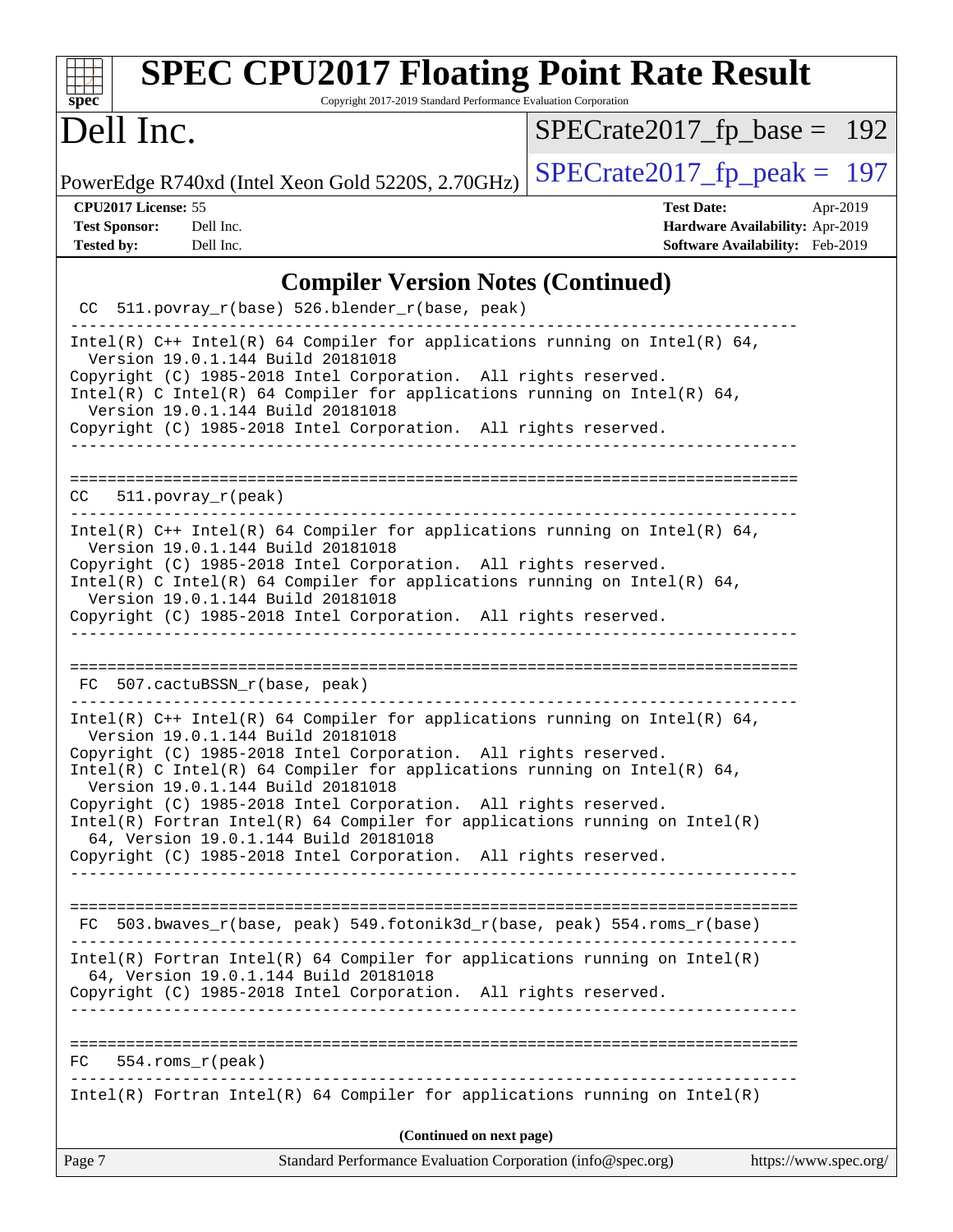| <b>SPEC CPU2017 Floating Point Rate Result</b><br>Copyright 2017-2019 Standard Performance Evaluation Corporation<br>$spec^*$                                                                                                                                                                                                                                                |                                                                                                            |  |  |  |
|------------------------------------------------------------------------------------------------------------------------------------------------------------------------------------------------------------------------------------------------------------------------------------------------------------------------------------------------------------------------------|------------------------------------------------------------------------------------------------------------|--|--|--|
| Dell Inc.                                                                                                                                                                                                                                                                                                                                                                    | $SPECrate2017_fp\_base = 192$                                                                              |  |  |  |
| PowerEdge R740xd (Intel Xeon Gold 5220S, 2.70GHz)                                                                                                                                                                                                                                                                                                                            | $SPECrate2017fr peak = 197$                                                                                |  |  |  |
| CPU2017 License: 55<br><b>Test Sponsor:</b><br>Dell Inc.<br><b>Tested by:</b><br>Dell Inc.                                                                                                                                                                                                                                                                                   | <b>Test Date:</b><br>Apr-2019<br>Hardware Availability: Apr-2019<br><b>Software Availability:</b> Feb-2019 |  |  |  |
| <b>Compiler Version Notes (Continued)</b>                                                                                                                                                                                                                                                                                                                                    |                                                                                                            |  |  |  |
| 64, Version 19.0.1.144 Build 20181018<br>Copyright (C) 1985-2018 Intel Corporation. All rights reserved.                                                                                                                                                                                                                                                                     |                                                                                                            |  |  |  |
| $CC$ 521.wrf_r(base) 527.cam4_r(base)                                                                                                                                                                                                                                                                                                                                        |                                                                                                            |  |  |  |
| Intel(R) Fortran Intel(R) 64 Compiler for applications running on Intel(R)<br>64, Version 19.0.1.144 Build 20181018<br>Copyright (C) 1985-2018 Intel Corporation. All rights reserved.<br>$Intel(R)$ C Intel(R) 64 Compiler for applications running on Intel(R) 64,<br>Version 19.0.1.144 Build 20181018<br>Copyright (C) 1985-2018 Intel Corporation. All rights reserved. |                                                                                                            |  |  |  |
| $CC = 521.wrf_r(peak) 527.cam4_r(peak)$                                                                                                                                                                                                                                                                                                                                      |                                                                                                            |  |  |  |
| Intel(R) Fortran Intel(R) 64 Compiler for applications running on Intel(R)<br>64, Version 19.0.1.144 Build 20181018<br>Copyright (C) 1985-2018 Intel Corporation. All rights reserved.<br>Intel(R) C Intel(R) 64 Compiler for applications running on Intel(R) 64,<br>Version 19.0.1.144 Build 20181018<br>Copyright (C) 1985-2018 Intel Corporation. All rights reserved.   |                                                                                                            |  |  |  |

# **[Base Compiler Invocation](http://www.spec.org/auto/cpu2017/Docs/result-fields.html#BaseCompilerInvocation)**

| C benchmarks:<br>$\text{icc -m64 -std=c11}$                                 |
|-----------------------------------------------------------------------------|
| $C_{++}$ benchmarks:<br>$icpc$ -m64                                         |
| Fortran benchmarks:<br>ifort -m64                                           |
| Benchmarks using both Fortran and C:<br>ifort $-m64$ icc $-m64$ $-std= c11$ |
| Benchmarks using both $C$ and $C_{++}$ :<br>icpc -m64 icc -m64 -std=c11     |

[Benchmarks using Fortran, C, and C++:](http://www.spec.org/auto/cpu2017/Docs/result-fields.html#BenchmarksusingFortranCandCXX) [icpc -m64](http://www.spec.org/cpu2017/results/res2019q3/cpu2017-20190708-15952.flags.html#user_CC_CXX_FCbase_intel_icpc_64bit_4ecb2543ae3f1412ef961e0650ca070fec7b7afdcd6ed48761b84423119d1bf6bdf5cad15b44d48e7256388bc77273b966e5eb805aefd121eb22e9299b2ec9d9) [icc -m64 -std=c11](http://www.spec.org/cpu2017/results/res2019q3/cpu2017-20190708-15952.flags.html#user_CC_CXX_FCbase_intel_icc_64bit_c11_33ee0cdaae7deeeab2a9725423ba97205ce30f63b9926c2519791662299b76a0318f32ddfffdc46587804de3178b4f9328c46fa7c2b0cd779d7a61945c91cd35) [ifort -m64](http://www.spec.org/cpu2017/results/res2019q3/cpu2017-20190708-15952.flags.html#user_CC_CXX_FCbase_intel_ifort_64bit_24f2bb282fbaeffd6157abe4f878425411749daecae9a33200eee2bee2fe76f3b89351d69a8130dd5949958ce389cf37ff59a95e7a40d588e8d3a57e0c3fd751)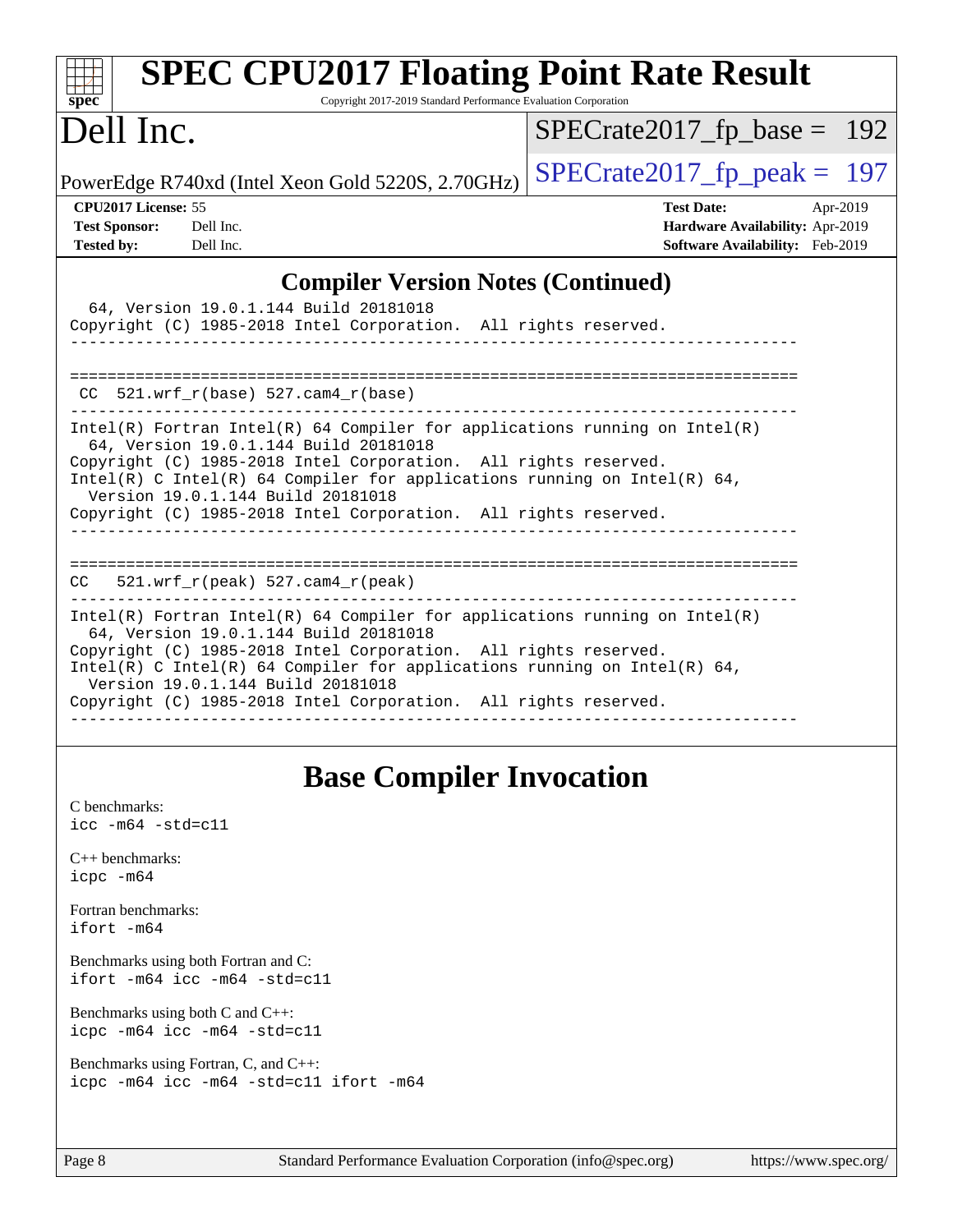| <b>SPEC CPU2017 Floating Point Rate Result</b><br>Copyright 2017-2019 Standard Performance Evaluation Corporation<br>spec <sup>®</sup>                                                                                                                                                                                                                                                                                                                                                                                                                                                                                                                                                                                                                                                                                                                                                                                                                                                                 |                                                                                                     |
|--------------------------------------------------------------------------------------------------------------------------------------------------------------------------------------------------------------------------------------------------------------------------------------------------------------------------------------------------------------------------------------------------------------------------------------------------------------------------------------------------------------------------------------------------------------------------------------------------------------------------------------------------------------------------------------------------------------------------------------------------------------------------------------------------------------------------------------------------------------------------------------------------------------------------------------------------------------------------------------------------------|-----------------------------------------------------------------------------------------------------|
| Dell Inc.                                                                                                                                                                                                                                                                                                                                                                                                                                                                                                                                                                                                                                                                                                                                                                                                                                                                                                                                                                                              | $SPECrate2017_fp\_base = 192$                                                                       |
| PowerEdge R740xd (Intel Xeon Gold 5220S, 2.70GHz)                                                                                                                                                                                                                                                                                                                                                                                                                                                                                                                                                                                                                                                                                                                                                                                                                                                                                                                                                      | $SPECTate2017$ _fp_peak = 197                                                                       |
| CPU2017 License: 55<br><b>Test Sponsor:</b><br>Dell Inc.<br>Dell Inc.<br><b>Tested by:</b>                                                                                                                                                                                                                                                                                                                                                                                                                                                                                                                                                                                                                                                                                                                                                                                                                                                                                                             | <b>Test Date:</b><br>Apr-2019<br>Hardware Availability: Apr-2019<br>Software Availability: Feb-2019 |
| <b>Base Portability Flags</b>                                                                                                                                                                                                                                                                                                                                                                                                                                                                                                                                                                                                                                                                                                                                                                                                                                                                                                                                                                          |                                                                                                     |
| 503.bwaves_r: -DSPEC LP64<br>507.cactuBSSN_r: -DSPEC_LP64<br>508.namd_r: -DSPEC_LP64<br>510.parest_r: -DSPEC_LP64<br>511.povray_r: -DSPEC_LP64<br>519.lbm_r: -DSPEC_LP64<br>521.wrf_r: -DSPEC_LP64 -DSPEC_CASE_FLAG -convert big_endian<br>526.blender_r: -DSPEC_LP64 -DSPEC_LINUX -funsigned-char<br>527.cam4_r: -DSPEC_LP64 -DSPEC_CASE_FLAG<br>538.imagick_r: -DSPEC_LP64<br>544.nab_r: -DSPEC LP64<br>549.fotonik3d_r: -DSPEC_LP64<br>554.roms_r: -DSPEC_LP64                                                                                                                                                                                                                                                                                                                                                                                                                                                                                                                                      |                                                                                                     |
| <b>Base Optimization Flags</b><br>C benchmarks:<br>-xCORE-AVX2 -ipo -03 -no-prec-div -qopt-prefetch -ffinite-math-only<br>-gopt-mem-layout-trans=4<br>$C_{++}$ benchmarks:<br>-xCORE-AVX2 -ipo -03 -no-prec-div -qopt-prefetch -ffinite-math-only<br>-gopt-mem-layout-trans=4<br>Fortran benchmarks:<br>-xCORE-AVX2 -ipo -03 -no-prec-div -qopt-prefetch -ffinite-math-only<br>-gopt-mem-layout-trans=4 -auto -nostandard-realloc-lhs<br>-align array32byte<br>Benchmarks using both Fortran and C:<br>-xCORE-AVX2 -ipo -03 -no-prec-div -qopt-prefetch -ffinite-math-only<br>-qopt-mem-layout-trans=4 -auto -nostandard-realloc-lhs<br>-align array32byte<br>Benchmarks using both $C$ and $C++$ :<br>-xCORE-AVX2 -ipo -03 -no-prec-div -qopt-prefetch -ffinite-math-only<br>-qopt-mem-layout-trans=4<br>Benchmarks using Fortran, C, and C++:<br>-xCORE-AVX2 -ipo -03 -no-prec-div -qopt-prefetch -ffinite-math-only<br>-qopt-mem-layout-trans=4 -auto -nostandard-realloc-lhs<br>-align array32byte |                                                                                                     |
| Standard Performance Evaluation Corporation (info@spec.org)<br>Page 9                                                                                                                                                                                                                                                                                                                                                                                                                                                                                                                                                                                                                                                                                                                                                                                                                                                                                                                                  | https://www.spec.org/                                                                               |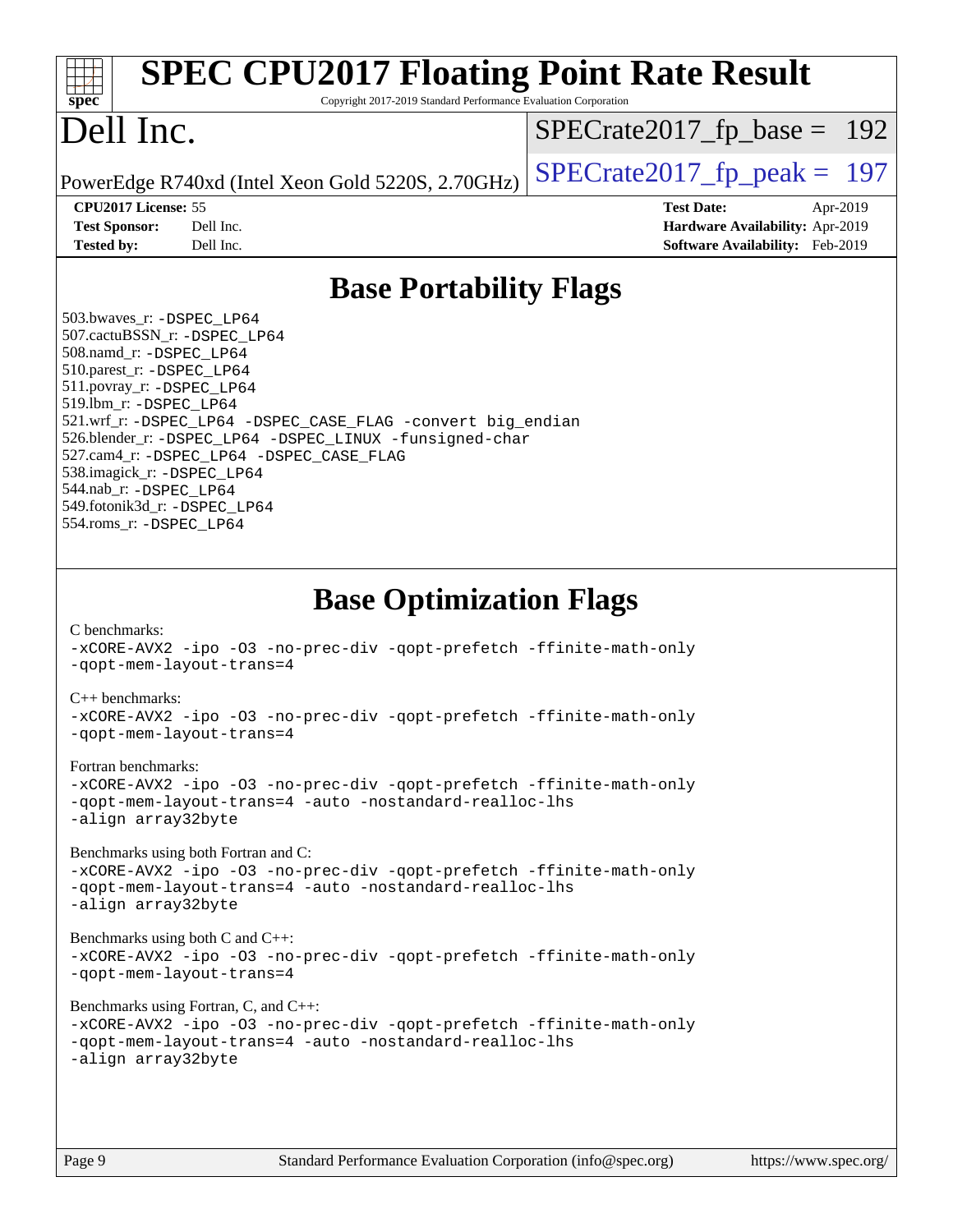| <b>SPEC CPU2017 Floating Point Rate Result</b><br>Copyright 2017-2019 Standard Performance Evaluation Corporation<br>spec                            |                                                                                                     |  |
|------------------------------------------------------------------------------------------------------------------------------------------------------|-----------------------------------------------------------------------------------------------------|--|
| Dell Inc.                                                                                                                                            | $SPECrate2017_fp\_base = 192$                                                                       |  |
| PowerEdge R740xd (Intel Xeon Gold 5220S, 2.70GHz)                                                                                                    | $SPECrate2017_fp\_peak = 197$                                                                       |  |
| CPU2017 License: 55<br>Dell Inc.<br><b>Test Sponsor:</b><br>Dell Inc.<br><b>Tested by:</b>                                                           | <b>Test Date:</b><br>Apr-2019<br>Hardware Availability: Apr-2019<br>Software Availability: Feb-2019 |  |
| <b>Peak Compiler Invocation</b>                                                                                                                      |                                                                                                     |  |
| C benchmarks:<br>$\text{icc}$ -m64 -std=c11                                                                                                          |                                                                                                     |  |
| $C_{++}$ benchmarks:<br>icpc -m64                                                                                                                    |                                                                                                     |  |
| Fortran benchmarks:<br>ifort -m64                                                                                                                    |                                                                                                     |  |
| Benchmarks using both Fortran and C:<br>ifort -m64 icc -m64 -std=c11                                                                                 |                                                                                                     |  |
| Benchmarks using both $C$ and $C_{++}$ :<br>icpc -m64 icc -m64 -std=c11                                                                              |                                                                                                     |  |
| Benchmarks using Fortran, C, and C++:<br>icpc -m64 icc -m64 -std=c11 ifort -m64                                                                      |                                                                                                     |  |
| <b>Peak Portability Flags</b>                                                                                                                        |                                                                                                     |  |
| Same as Base Portability Flags                                                                                                                       |                                                                                                     |  |
| <b>Peak Optimization Flags</b>                                                                                                                       |                                                                                                     |  |
| C benchmarks:                                                                                                                                        |                                                                                                     |  |
| $519$ .lbm_r: -prof-qen(pass 1) -prof-use(pass 2) -ipo -xCORE-AVX2 -03<br>-no-prec-div -qopt-prefetch -ffinite-math-only<br>-qopt-mem-layout-trans=4 |                                                                                                     |  |
| $538.\text{imagek}_r$ : basepeak = yes                                                                                                               |                                                                                                     |  |
| 544.nab_r:-xCORE-AVX2 -ipo -03 -no-prec-div -qopt-prefetch<br>-ffinite-math-only -qopt-mem-layout-trans=4                                            |                                                                                                     |  |
| $C++$ benchmarks:                                                                                                                                    |                                                                                                     |  |

| 508.namd_r: $-prof-gen(pass 1) -prof-use(pass 2) -ipo -xCORE-AVX2 -O3$ |  |
|------------------------------------------------------------------------|--|
| -no-prec-div -qopt-prefetch -ffinite-math-only                         |  |
| -gopt-mem-layout-trans=4                                               |  |

**(Continued on next page)**

Page 10 Standard Performance Evaluation Corporation [\(info@spec.org\)](mailto:info@spec.org) <https://www.spec.org/>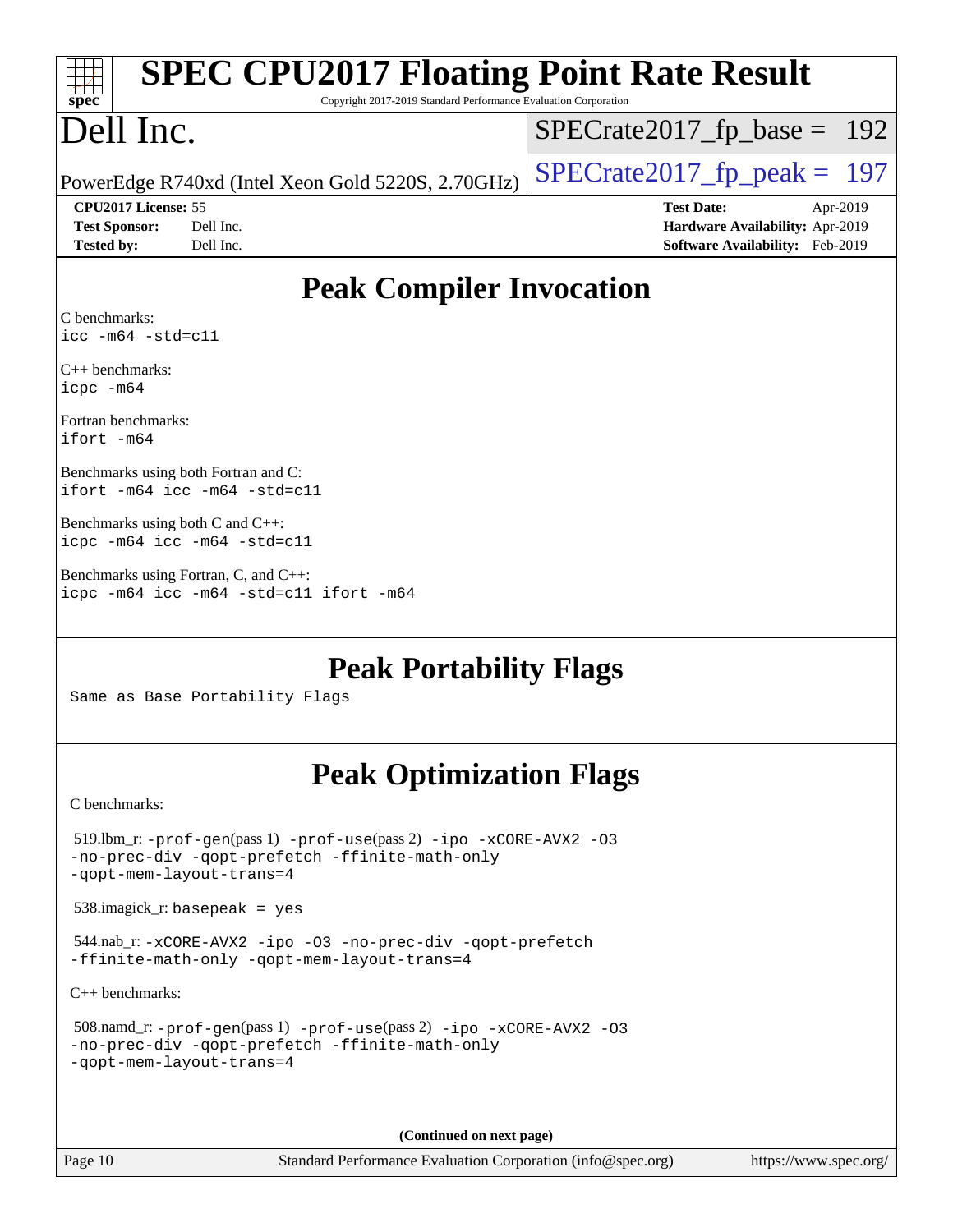| <b>SPEC CPU2017 Floating Point Rate Result</b><br>Copyright 2017-2019 Standard Performance Evaluation Corporation<br>spec <sup>®</sup>                                                                                                       |                                                                                                     |  |
|----------------------------------------------------------------------------------------------------------------------------------------------------------------------------------------------------------------------------------------------|-----------------------------------------------------------------------------------------------------|--|
| Dell Inc.                                                                                                                                                                                                                                    | $SPECrate2017_fp\_base = 192$                                                                       |  |
| PowerEdge R740xd (Intel Xeon Gold 5220S, 2.70GHz)                                                                                                                                                                                            | $SPECrate2017_fp\_peak = 197$                                                                       |  |
| CPU2017 License: 55<br><b>Test Sponsor:</b><br>Dell Inc.<br>Dell Inc.<br><b>Tested by:</b>                                                                                                                                                   | <b>Test Date:</b><br>Apr-2019<br>Hardware Availability: Apr-2019<br>Software Availability: Feb-2019 |  |
| <b>Peak Optimization Flags (Continued)</b>                                                                                                                                                                                                   |                                                                                                     |  |
| $510.parest_r: basepeak = yes$                                                                                                                                                                                                               |                                                                                                     |  |
| Fortran benchmarks:                                                                                                                                                                                                                          |                                                                                                     |  |
| 503.bwaves_r: -xCORE-AVX2 -ipo -03 -no-prec-div -qopt-prefetch<br>-ffinite-math-only -qopt-mem-layout-trans=4 -auto<br>-nostandard-realloc-lhs -align array32byte                                                                            |                                                                                                     |  |
| 549.fotonik3d_r: Same as 503.bwaves_r                                                                                                                                                                                                        |                                                                                                     |  |
| 554.roms_r: -prof-gen(pass 1) -prof-use(pass 2) -ipo -xCORE-AVX2 -03<br>-no-prec-div -qopt-prefetch -ffinite-math-only<br>-qopt-mem-layout-trans=4 -auto -nostandard-realloc-lhs<br>-align array32byte                                       |                                                                                                     |  |
| Benchmarks using both Fortran and C:<br>-prof-gen(pass 1) -prof-use(pass 2) -ipo -xCORE-AVX2 -03<br>-no-prec-div -qopt-prefetch -ffinite-math-only<br>-qopt-mem-layout-trans=4 -auto -nostandard-realloc-lhs<br>-align array32byte           |                                                                                                     |  |
| Benchmarks using both C and C++:                                                                                                                                                                                                             |                                                                                                     |  |
| $511.1$ povray_r: -prof-gen(pass 1) -prof-use(pass 2) -ipo -xCORE-AVX2 -03<br>-no-prec-div -qopt-prefetch -ffinite-math-only<br>-qopt-mem-layout-trans=4                                                                                     |                                                                                                     |  |
| $526.$ blender_r: basepeak = yes                                                                                                                                                                                                             |                                                                                                     |  |
| Benchmarks using Fortran, C, and C++:<br>-xCORE-AVX2 -ipo -03 -no-prec-div -qopt-prefetch -ffinite-math-only<br>-qopt-mem-layout-trans=4 -auto -nostandard-realloc-lhs<br>-align array32byte                                                 |                                                                                                     |  |
| The flags files that were used to format this result can be browsed at<br>http://www.spec.org/cpu2017/flags/Intel-ic18.0-official-linux64.2019-04-02.html<br>http://www.spec.org/cpu2017/flags/Dell-Platform-Flags-PowerEdge14G-revE3.html   |                                                                                                     |  |
| You can also download the XML flags sources by saving the following links:<br>http://www.spec.org/cpu2017/flags/Intel-ic18.0-official-linux64.2019-04-02.xml<br>http://www.spec.org/cpu2017/flags/Dell-Platform-Flags-PowerEdge14G-revE3.xml |                                                                                                     |  |
|                                                                                                                                                                                                                                              |                                                                                                     |  |